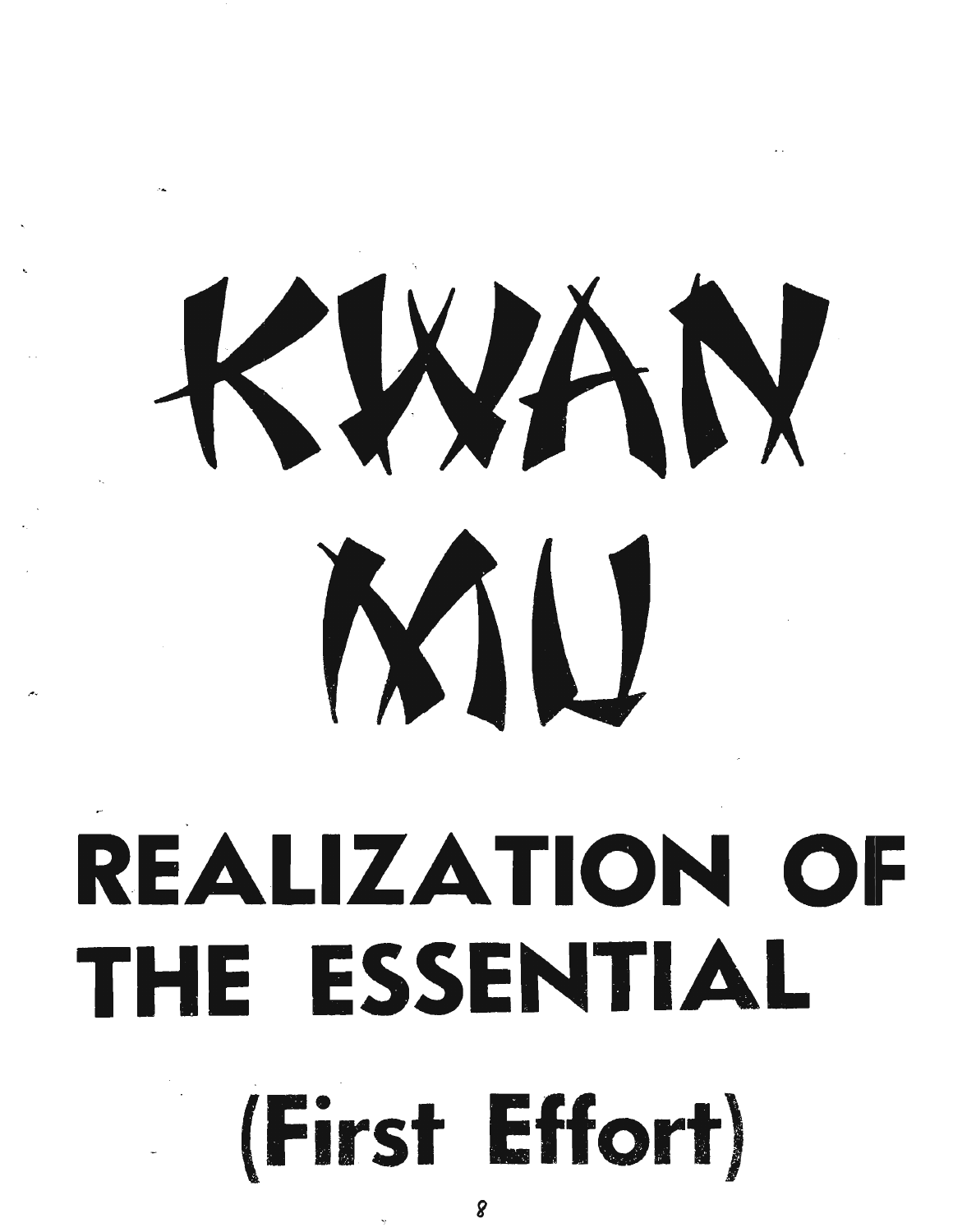

 $\ddot{\phantom{a}}$ 

 $\ddotsc$ 

 $\ddot{\phantom{a}}$ 

 $\overline{\phantom{a}}$ 

1. Bow. Assume Ready Stance.



2 Step to the left into a<br>Left Back Stance and execute<br>a Left High Section Block.



3. Immediately execute a Right<br>High Section Bising Block



**B** 



4. Punch to the Mid-Section<br>with the left hand.



 $\ddot{\phantom{1}}$ 





5. Pivot 180 - into a Right<br>Back Stance and execute a<br>Right High Section Block,



7. Punch to the Mid-Section with the right hand.

 $\overline{\phantom{a}}$ 

 $\ddot{\phantom{a}}$ 



6. Immediately execute a Left<br>High Section Rising Block.



8. Pull the right foot to the<br>left foot, stand straight up,<br>hands drawn to the right hip<br>(facing original direction).



9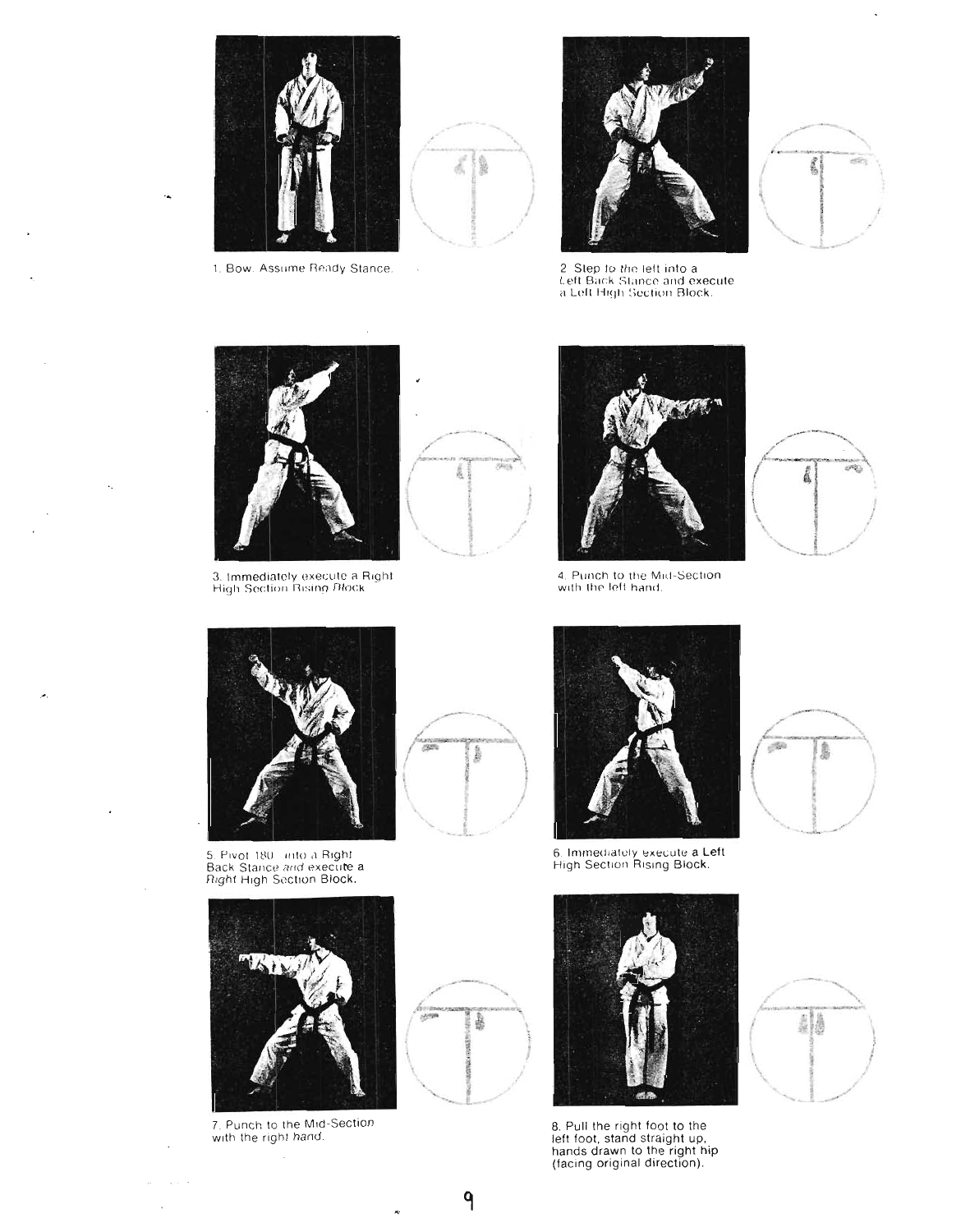

į.

9. Front Snap Kick with the<br>left foot, simultaneously<br>execute a Left Mid-Section<br>Block (side view).



11. Without moving the left<br>foot. Back Thrust Kick with<br>the right foot.



13. Execute an extended Left<br>High Section Backfist Strike.



15. Moving forward, assume<br>the Right Back Stance.



嘉

80e

ŷ

sillo.



10. Return to original position.



12. Step down in place and<br>slide the left foot forward to<br>a Left Back Stance and execute<br>a Left Low-Section Pressing<br>Block.



14. Immediately Front Kick with the right foot.



16. Execute an extended Right High-Section Backfist Strike.



Š,  $\ddot{\phantom{a}}$ 







₽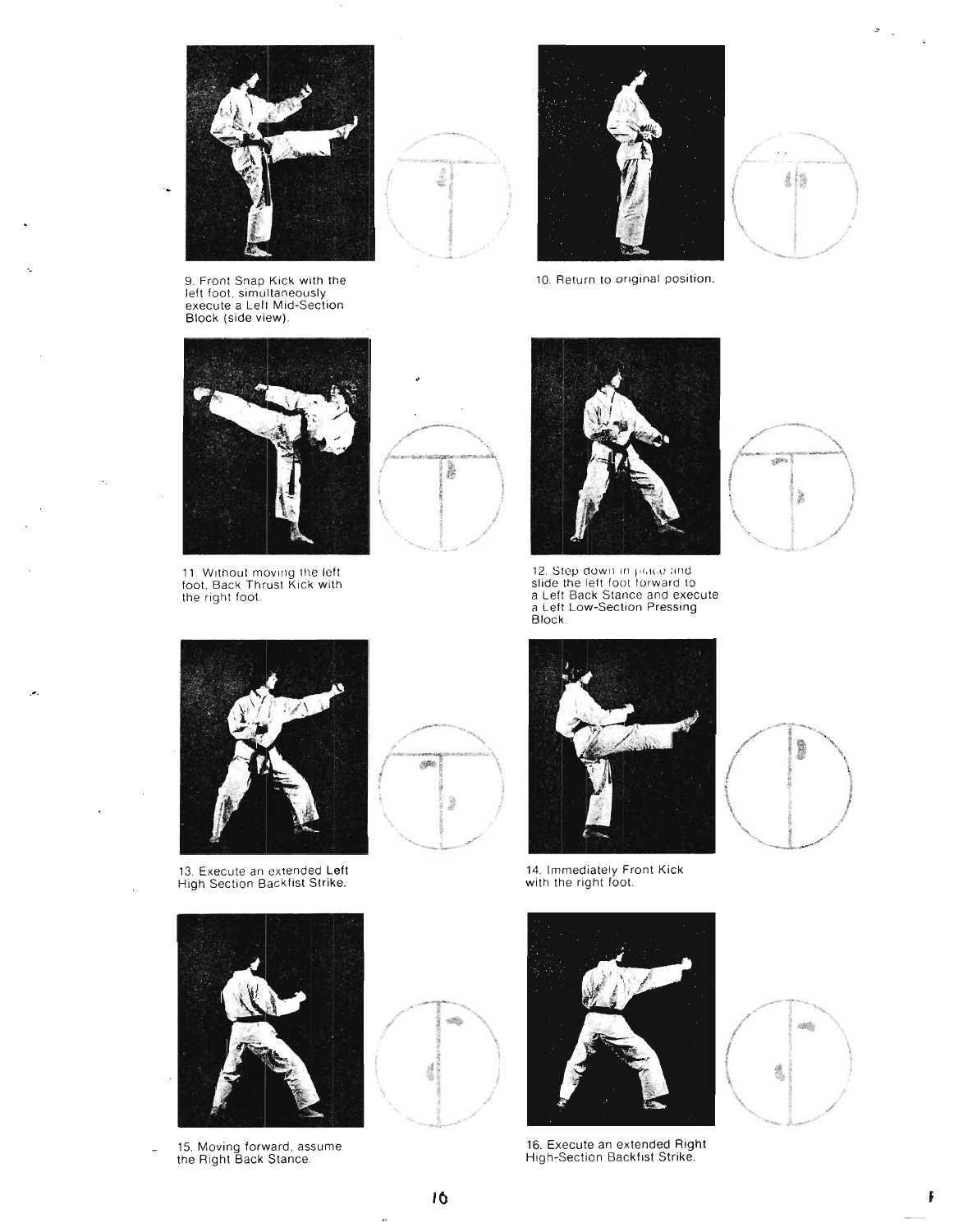

17. Immediately Front Kick<br>with the left foot.





18. Moving forward, assume the<br>Left Back Stance.



19. Execute an extended Left<br>High-Section Backfist Strike.



Ŀ,

21. Turn 180° to the left.<br>crossing left foot behind<br>right foot.

 $\ddot{\phantom{a}}$ 



23. Immediately Front Kick<br>with the right foot.

 $\overline{\phantom{a}}$ 



愛海

ĝ

20. Step forward and Right<br>Vertical Fist Punch, left<br>fist pulling palm down under<br>the right elbow (shout).



22. At the same time, execute<br>a Left Mid-Section Backfist<br>Strike-Block.



24. Lower right foot to the<br>left foot into a Standing<br>Position, hands on right hip.<br>(facing opposite original<br>direction).







 $\pmb{\mathfrak{f}}$  $\hat{\mathcal{L}}$ 

 $\bar{1}$ 

 $\tilde{\gamma}$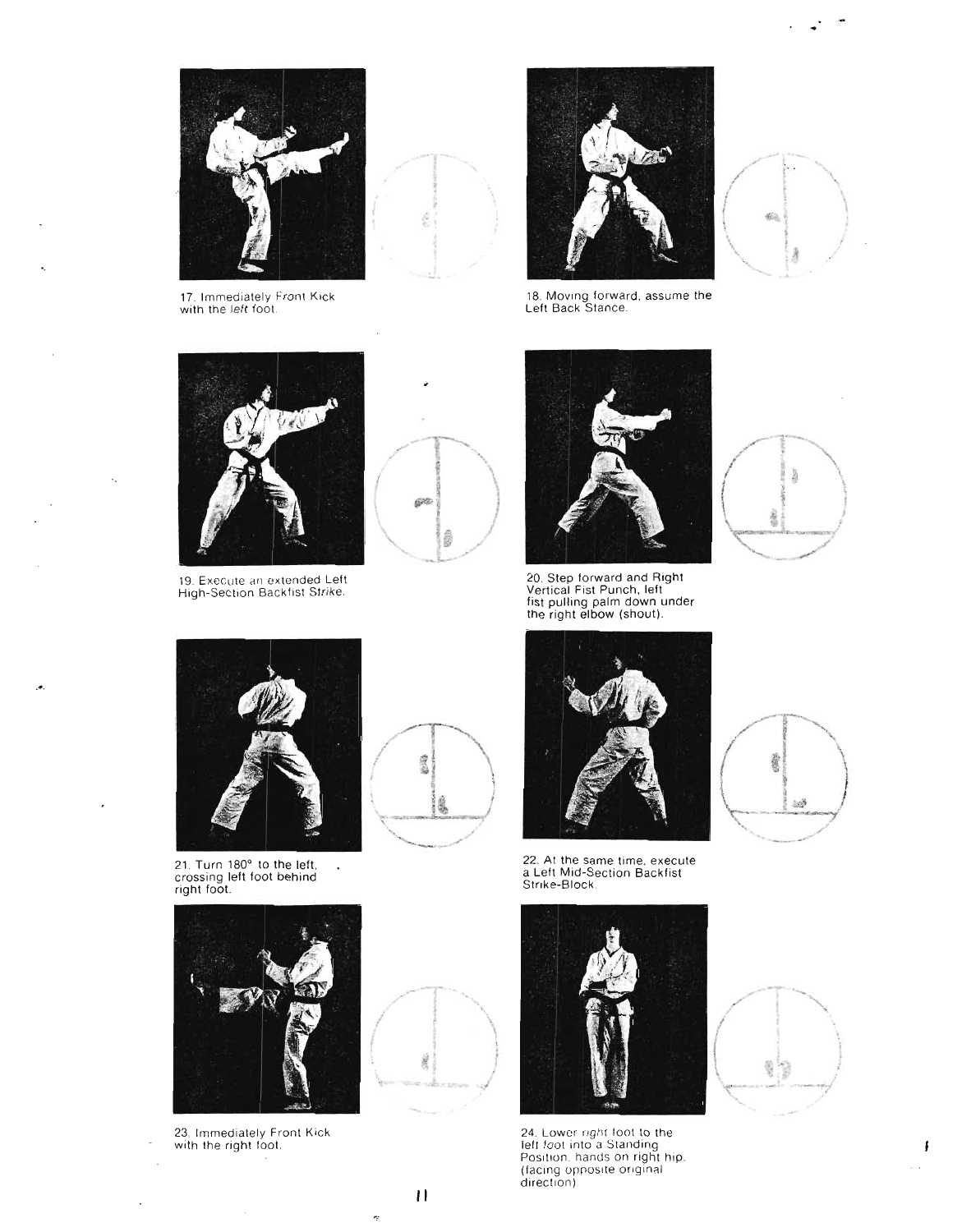

25. Side Kick directly to the left.



,--

26. Continue stepping in the same direction as the Kick.



 $\tilde{\phantom{a}}$ 

 $\hat{ }$ 



27. Lunge Punch with the right hand into a Right Front Stance.



28. Without shifting the left foot, execute a Right Back Thrust Kick.





29. Continue stepping in the same direction as the Kick.





30. Lunge Punch with the left hand into a Left Front Stance.





31. Turn 90° to the left into a Left Back Stance and execute a Left Low-Section Pressing Block

ł,

 $\ddot{\phantom{0}}$ 





32. Reverse Punch with the right hand (side view).



×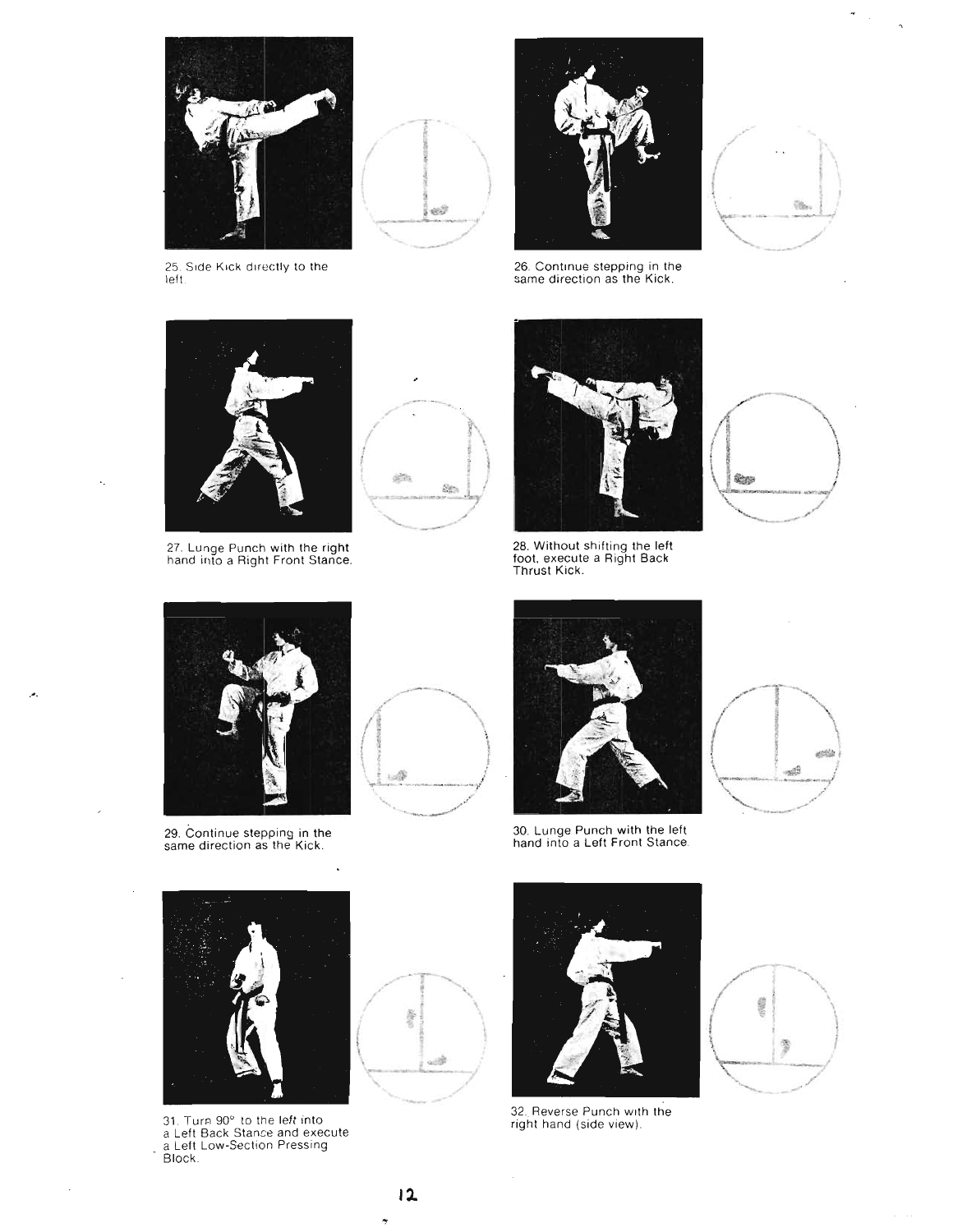

**R** 

4

\$

覆

Þ

v

33 Immediately Front Kick with the nght foot.



35 Reverse Punch with the left hand.

 $\ddot{\phantom{a}}$ 

 $\overline{\phantom{a}}$ 



37. Step forward. executing a Right Reverse Punch.



39. Finish step forward punching with the right hand (shout). Note: Steps 38 & 39 are per-formed quickly without pause.



34. Step down into a Right Front Stance. executing a Right Circular High-Section Rising Block.



36. Immediately Front Kick with the left foot.



38. Begin stepping forward with right foot as you punch with the left hand.



40. Turn 270° to the left into<br>a Left Back Stance and perform a Left Low Section Pressing Block.



 $\overline{\phantom{a}}$ 





 $\Delta \widehat{\otimes} \widehat{\otimes}$ 

 $\ddot{\phantom{a}}$ 



ing)

鹭